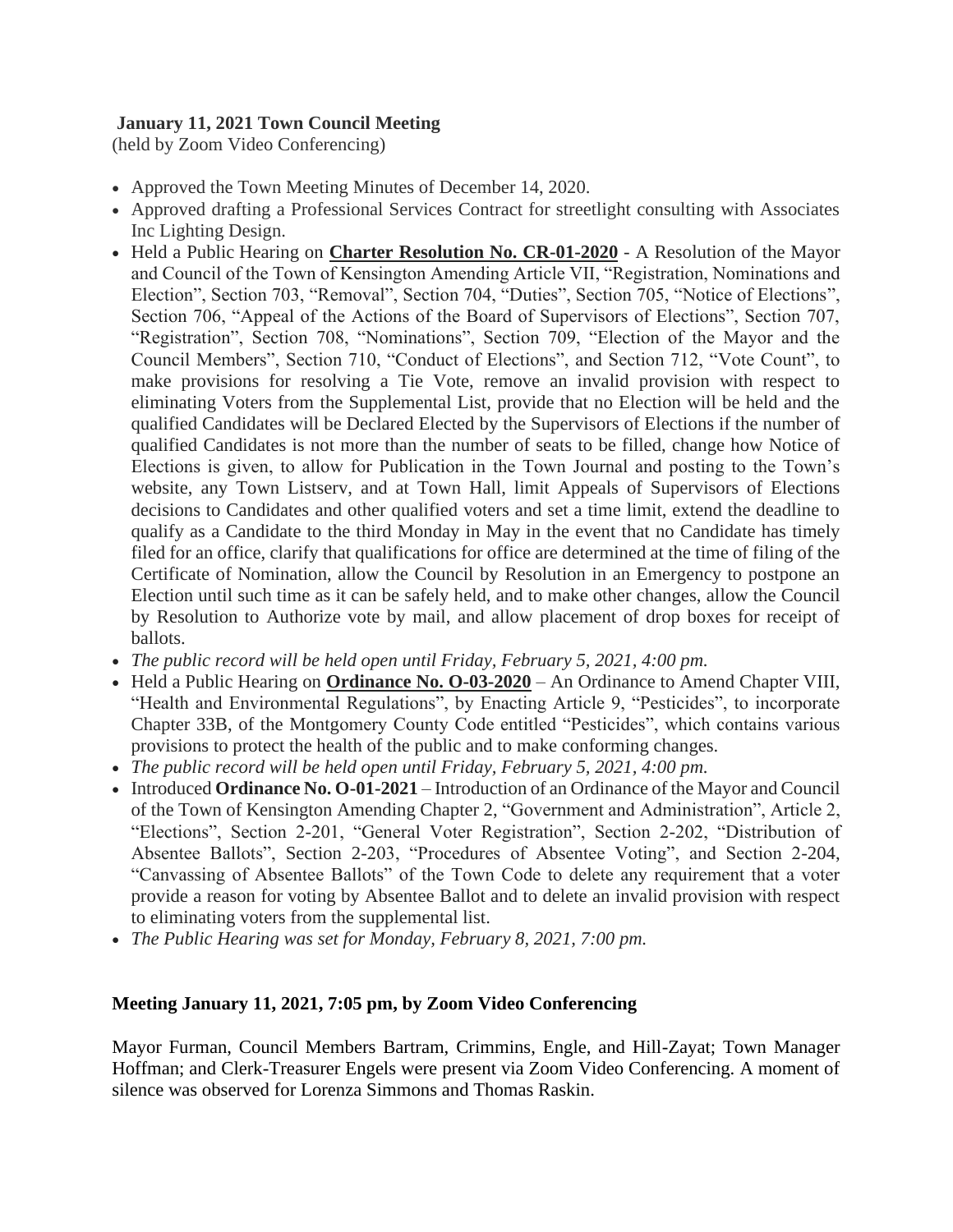Mayor Furman and Jon Gerson spoke in honor of longtime resident Lorenza "Lorri" Simmons, who passed away on January 1. Ms. Simmons' lively spirit, activism, and volunteer service will continue to live through all those she had touched during her inspiring life.

The Town Meeting Minutes from December 14, 2020 were reviewed and approved. See Council Actions.

# **From the Mayor and Council**

# **Pepco Rate Case Filing**

Council Members Engle and Hill-Zayat noted that they met with a street lighting consultant, Scott Watson, with Associates Inc. Lighting Design, to discuss services related to evaluating the Town's current street lighting needs and to provide guidance with respect to the proposed PEPCO Rate Case filing.

The Council concurred to move forward with a Professional Service Agreement with Mr. Watson for street lighting consulting. See Council Actions.

Council Member Engle stated that he, along with Council Member Hill-Zayat and Town Manager Hoffman, met with Tami Watkins, PEPCO's Government and External Affairs Manager, to discuss street light options through the Rate Case and possibly have Kensington serve as a demonstration site. Ms. Watkins will join the Town to provide updates at the February Council Meeting.

Joe Campbell questioned the location of the proposed demonstration site, what it would entail, and if the site would be permanent.

Council Member Hill-Zayat stated that Mr. Watson would be working on behalf of the Town with PEPCO to determine the parameters of a possible demonstration site.

# **Development Review Board – Thrive Montgomery 2050 and Zoning Text Amendment (ZTA) 20-07**

Council Member Crimmins noted that Montgomery Planning is reviewing the Thrive Montgomery 2050 Plan in consideration of questions they received on behalf of a number of municipalities and resident associations within the County. Additional information on Thrive Montgomery may be found at MontgomeryPlanning.org.

Council Member Crimmins also noted County Councilmember Will Jawando introduced ZTA 20- 07, which focuses on providing attainable housing by reducing certain land restriction within onehalf mile or one mile of a Metro station; although the Town is not within this radius, applicability could expand to MARC stations, which would apply the ZTA to the entirety of the Town. Two public hearings on the ZTA have been scheduled, January 28 and February 11, an update will be provided at the February Town Council Meeting.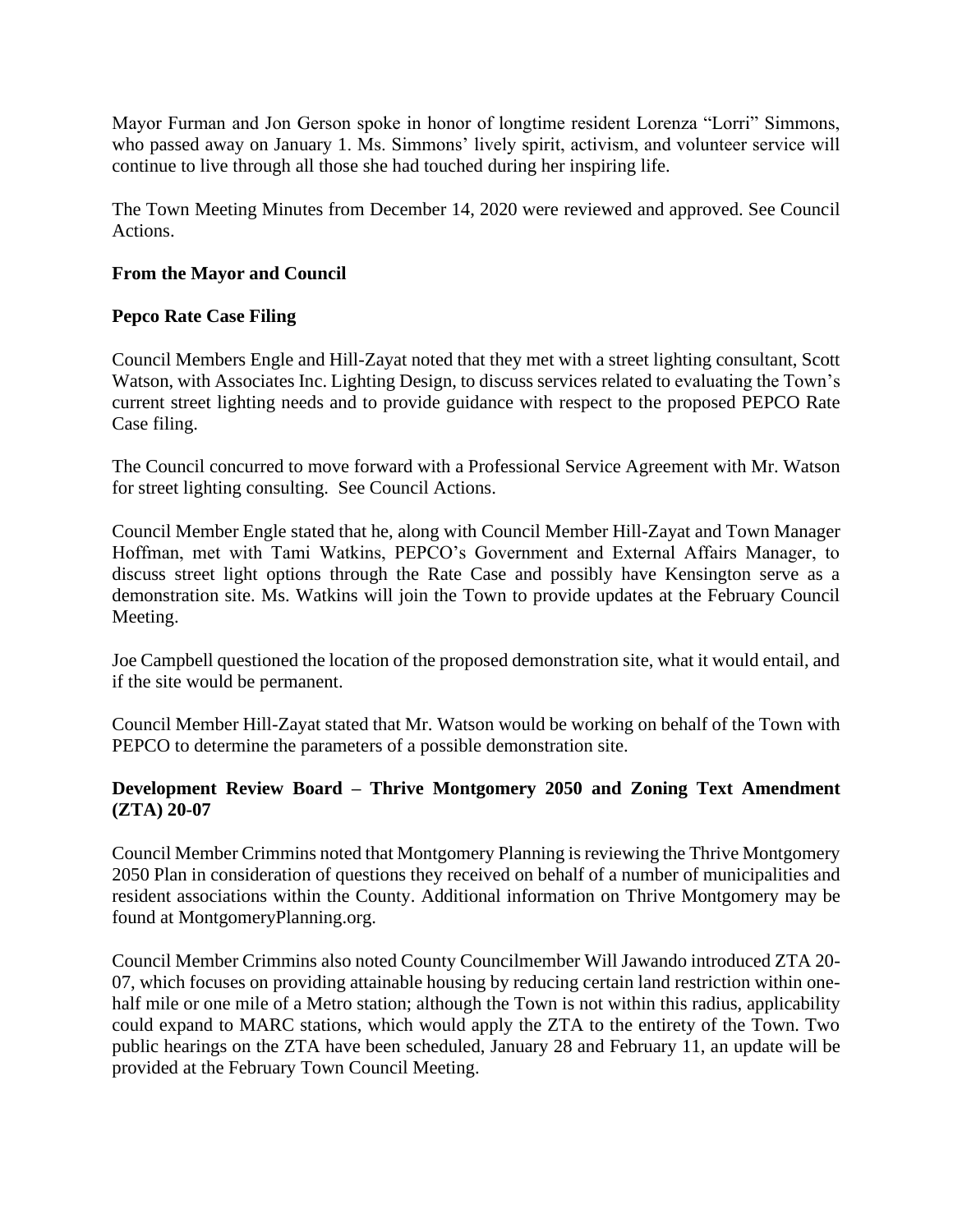Council Member Crimmins stated that the property owner for 10619 Connecticut Avenue, currently Hawkins Produce, is discussing redevelopment options with Montgomery Planning, which will come before the Development Review Board (DRB) once a sketch plan is submitted; and the developer for 10509 Summit Avenue, The Flats at Knowles Station, will be submitting plans to Planning soon for a mixed-use project.

## **Pedestrian and Bicycle Access and Safety Working Group**

Council Member Engle stated that he will be presenting the Working Group's recommendations for pedestrian and bicycle improvements at the February Meeting; and also requested support from the Council to apply for a Technical Land-Use Connections (TLC) grant available through the Metropolitan Washington Council of Governments (MWCOG). The TLC grant would provide funding to study pedestrian and bicycle improvements along the Connecticut Avenue corridor and that the Town could also apply with the State to designate the corridor as a priority area.

The Council concurred to apply for the TLC grant and to designate the Connecticut Avenue corridor as a priority area.

## **Town Communication and Online Permitting System Upgrades**

Town Manager Hoffman stated that he and Council Member Crimmins met with IWorQ Systems to discuss upgrading the Town's online permitting system in an effort to streamline the Town's permitting process; and also discussed through a partnering organization, TextMyGov, a textbased communications system that would allow the Town to send emergency notifications by text. Proposals for both software systems will be included within the FY22 Budget for continued discussion.

Council Member Engle suggested that IWorQ use the existing County GIS system instead of building a new dataset.

Council Member Bartram reported that the Traffic Committee will convene in the near future to discuss lowering the speed limits on Town streets.

Council Member Crimmins reported that the Montgomery County Board of Education is scheduled to meet to review current metrics related to COVID-19 and in person learning; an update will be provided at the February Council Meeting.

Mayor Furman noted that she spoke with Joey Lampl, Montgomery Parks, and confirmed that Washington Landmark Properties is still negotiating with Parks on the proposed Warner Mansion project, and that they are awaiting approval from Maryland Historical Trust to move forward with the park steps improvements at the intersection of Montgomery Avenue and Kent Street; the Racial Justice Committee will convene January 25 to discuss proposed Police Reform legislation with Jeff Waldstriecher; and noted that the deliClub, Kensington Market, and Tasty Grill to Go have all recently opened.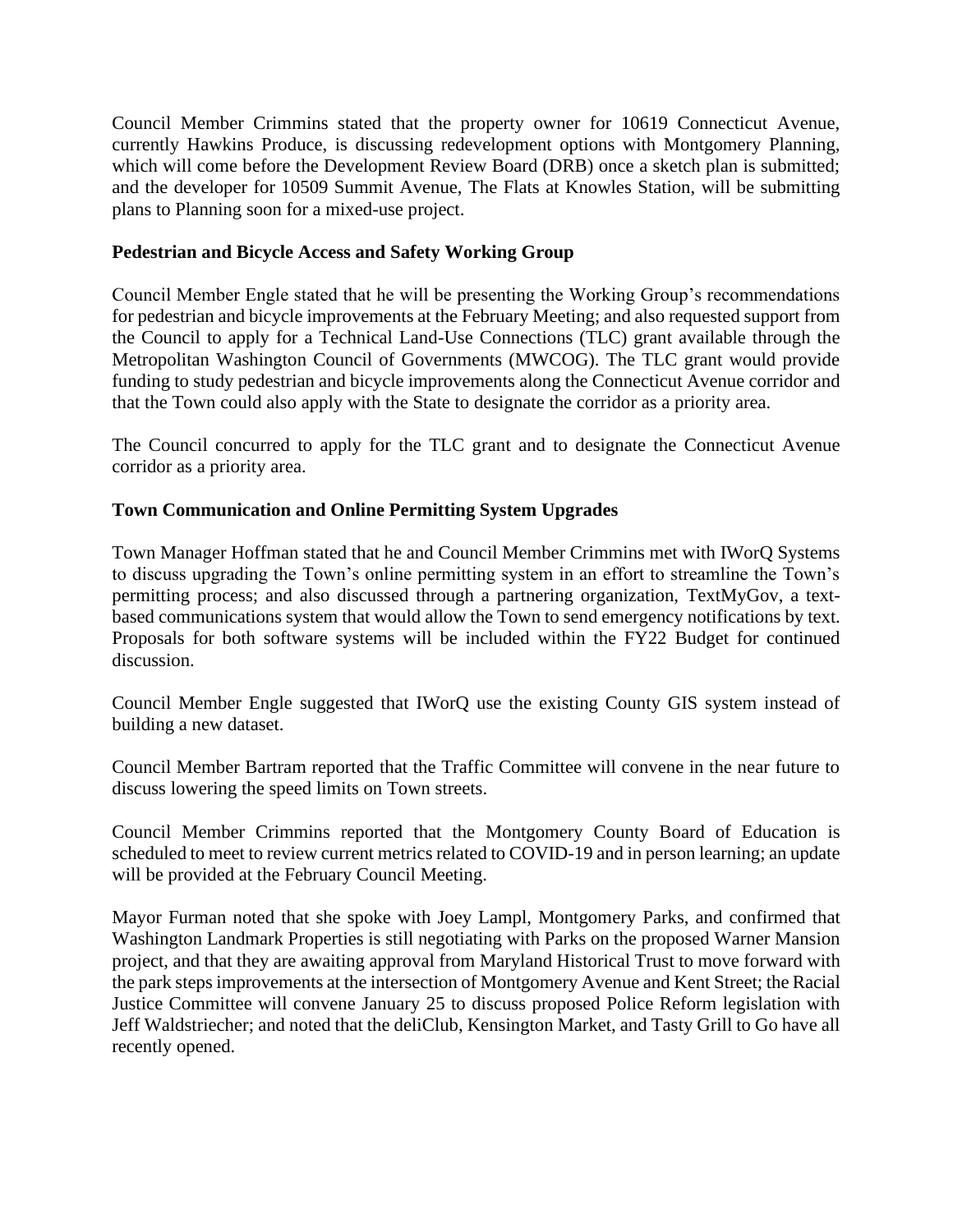The Council supported the Town making a donation to Shepherd's Table in honor of Thomas Raskin.

## **From the Town Manager and Staff**

## **Housing and Building Code Amendments**

Town Manager Hoffman stated that he spoke with Town Attorney Ferguson with regards to the proposed encroachments (projections) for the new home on Perry Avenue and determined that the Town previously adopted a policy to accept the County's encroachments, including bay windows. However, the Town has the authority to adopt an ordinance restricting certain encroachments, as long as the regulation is more stringent than the County.

Council Members Bartram and Crimmins stated that foundation to roof line bay windows should not be considered bay windows, per the County's definition, and believe the proposed projections should require a variance.

Town Manager Hoffman and Council Member Bartram will discuss the issue further with Town Attorney Ferguson.

Town Manager Hoffman noted that he has not been able to clarify with the County on the definition of a lattice, and if they may be classified as a fence or accessory structure; Town Attorney Ferguson recommended that the Town adopt an ordinance to address future issues with lattices and fence like structures.

### **Engineering Services**

Town Manager Hoffman reported that the Maryland Department of Transportation's (MDOT) Hydraulics Division conducted a preliminary review of the shared storm drain system (C-line) following the flash flooding this past September and determined that a full review of the system should be conducted by the Town.

A Request for Proposal (RFP) will be initiated for an engineering firm to review the full storm drain system; any improvement recommendations will be discussed with MDOT.

Council Member Engle suggested the engineering firm include green infrastructure such as rain gardens or use of a park in any recommendations.

Council Member Crimmins noted that the systems capacity would be important with regards to attainable housing proposed within Thrive Montgomery 2050 and ZTA 20-07.

### **Public Appearances**

Jack Gaffey stated that a bay window with a foundation is part of the house and should not be a projection, and that any changes the County proposed in the future should also apply when adopting a new Town ordinance.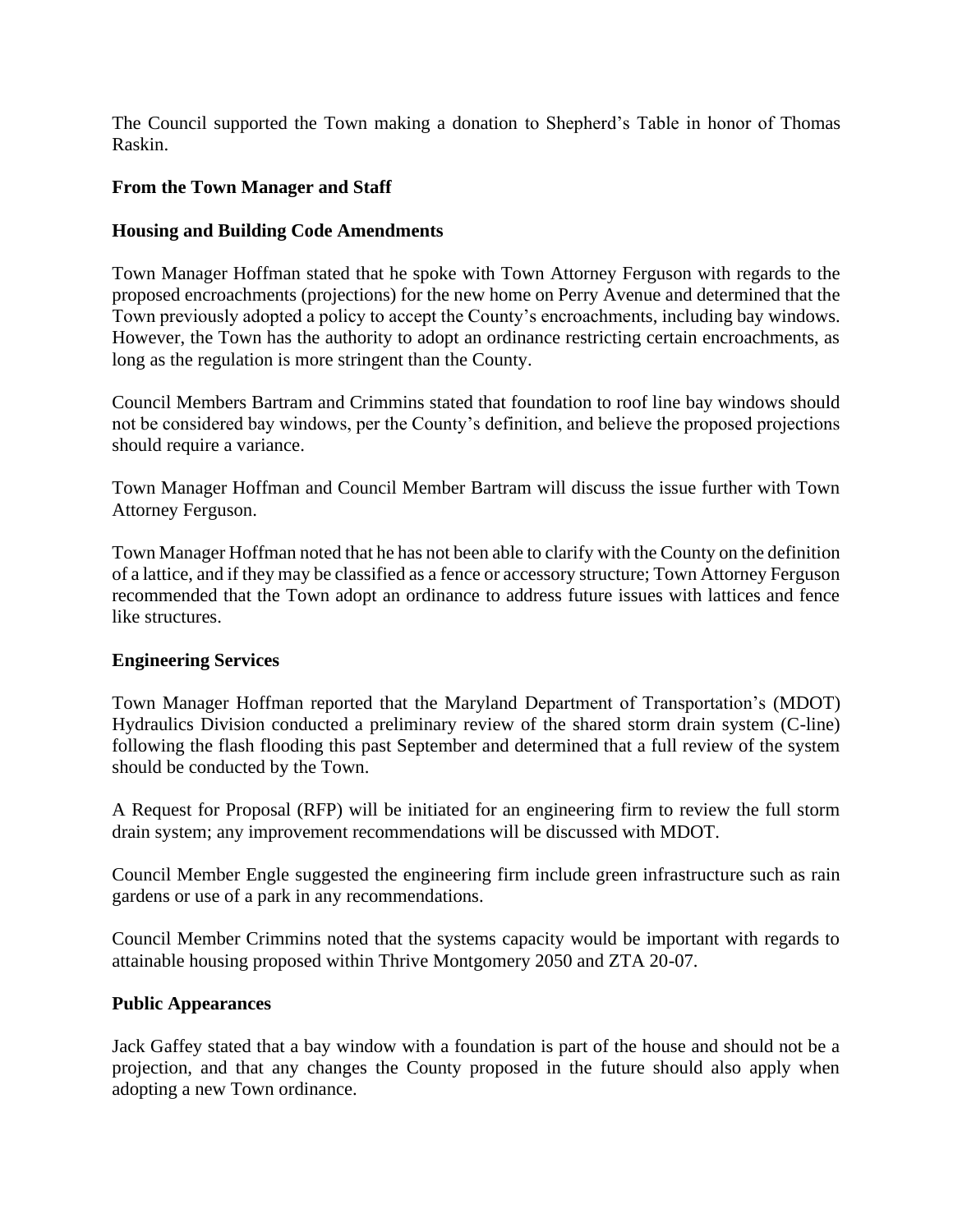Gloria Capron commented that a projection that includes a foundation is part of the footprint of the house by adding square footage.

Joe Campbell asked when the Town plans to recognize David Gregg; why the street light consulting contract was not bid; referenced traffic concerns related to the Mormon Temple's Festival of Lights; and if there were any details pertaining to the proposed redevelopment at the Hawkins Produce site.

Town Manager Hoffman stated that he has been in contact with David Gregg and has yet to confirm when Mr. Gregg will be back in the area to formally recognize his service to the Town; and noted that the Street light consulting contract was below the Town's threshold to require public bids.

Mayor Furman stated that officials with the Temple did not foresee the popularity of the Festival of Lights program and have acknowledged that they will work closely with neighboring jurisdictions next year to help resolve the traffic issues; the Temple also sent out a video to neighbors with regards to the traffic.

Council Member Crimmins noted that there is a proposed design for a small retail center at the current Hawkins Produce site and he anticipates that the sketch plan will be submitted to the Development Review Board (DRB) in the near future.

### **Ordinances, Resolutions, Regulations**

**Charter Resolution No. CR-01-2020** – A Public Hearing was held on Charter Resolution No. CR-01-2020 to Amend Article VII, "Registration, Nominations and Election", Section 703, "Removal", Section 704, "Duties", Section 705, "Notice of Elections", Section 706, "Appeal of the Actions of the Board of Supervisors of Elections", Section 707, "Registration", Section 708, "Nominations", Section 709, "Election of the Mayor and the Council Members", Section 710, "Conduct of Elections", and Section 712, "Vote Count", to make provisions for resolving a Tie Vote, remove an invalid provision with respect to eliminating Voters from the Supplemental List, provide that no Election will be held and the qualified Candidates will be Declared Elected by the Supervisors of Elections if the number of qualified Candidates is not more than the number of seats to be filled, change how Notice of Elections is given, to allow for Publication in the Town Journal and posting to the Town's website, any Town Listserv, and at Town Hall, limit Appeals of Supervisors of Elections decisions to Candidates and other qualified voters and set a time limit, extend the deadline to qualify as a Candidate to the third Monday in May in the event that no Candidate has timely filed for an office, clarify that qualifications for office are determined at the time of filing of the Certificate of Nomination, allow the Council by Resolution in an Emergency to postpone an Election until such time as it can be safely held, and to make other changes, allow the Council by Resolution to Authorize vote by mail, and allow placement of drop boxes for receipt of ballots. The record will remain open until Friday, February 5, 2021, 4:00 pm. See Council Actions.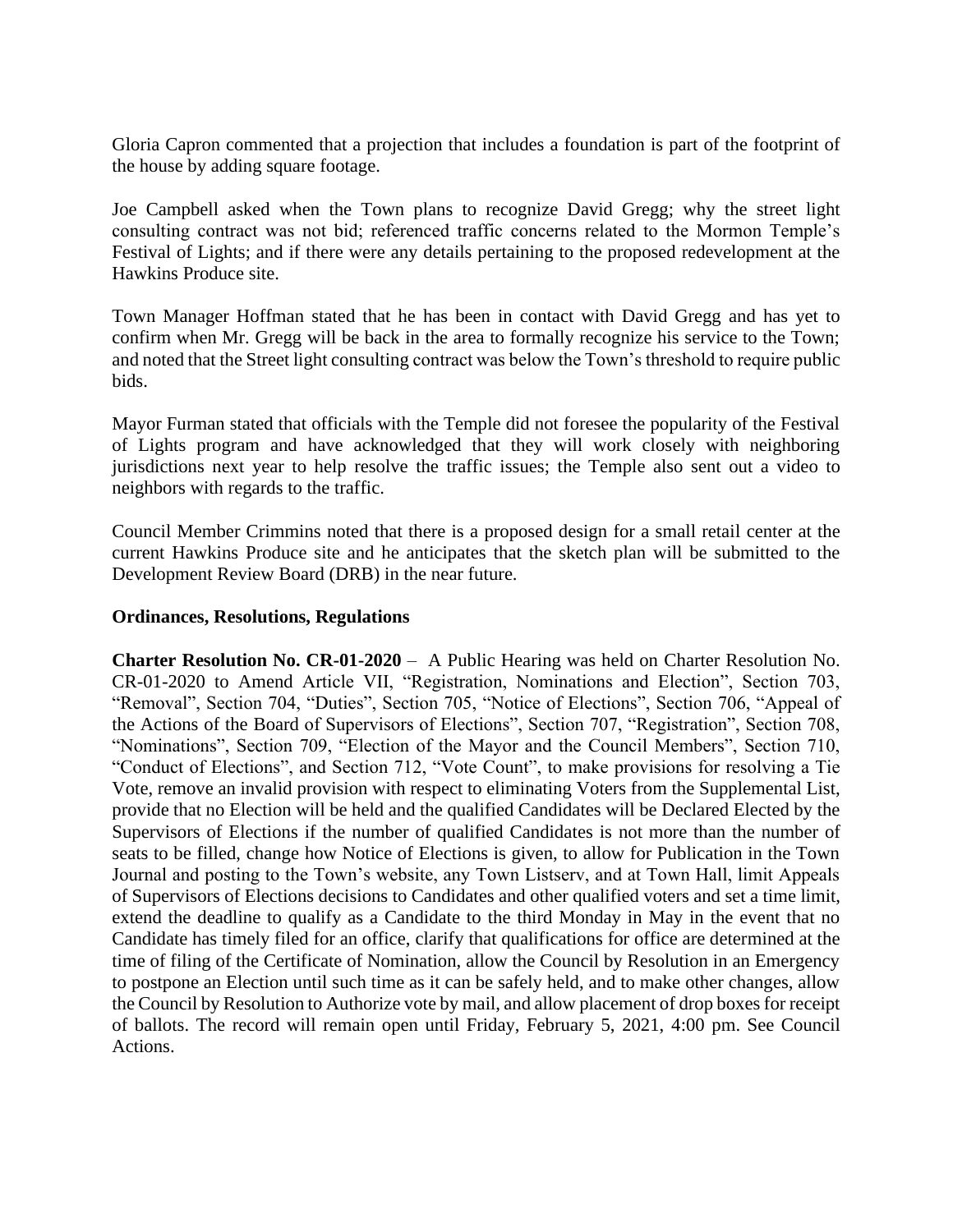Joe Campbell noted concerns with the vote-by-mail system during the last election and the importance of the Town to encourage election integrity through in-person voting.

**[Ordinance No. O-03-2020](http://r20.rs6.net/tn.jsp?f=001ySPx9YzNcBeHvEKLzniRt2Hdj1X27wcYm_xWIn4vNM_W7JMbSkouALwjQvvueDtN5_-FAdogYsc6RWQLNJqwc62VPZWMPBp-Osv_FkQU2q276OUAmZgRHXW2h6dsXl31qpVnXAHTu4fhxz99NzInSk6HqXf7ec4a13wLEf6D7VFj3ZVVfIfuV23KV_zhaiJu&c=NPWBAE3_A6sEjdBtmmIn4J-9g9RJuVVcW3zGQMQeCS6HObL7OeFjbg==&ch=YVvdjaPAvzELQeudIKSVj9kUT9Af-FoTg2WhWOFm9QXdi8mrE47E5w==)** – A Public Hearing was held on Ordinance No. O-03-2020 to Amend Chapter VIII, "Health and Environmental Regulations", by Enacting Article 9, "Pesticides", to incorporate Chapter 33B, of the Montgomery County Code entitled "Pesticides", which contains various provisions to protect the health of the public and to make conforming changes. The record will remain open until Friday, February 5, 2021, 4:00 pm. See Council Actions.

Joe Campbell commented on whether the enforcement mechanism of the County is sufficient.

Council Member Bartram stated that he received a comment that requested that the Town not adopt the Ordinance.

Council Member Engle stated that he was satisfied with the County's ability to handle enforcement of the Pesticide Law within the Town, as they also use this opportunity to provide education to both residents and contractors.

**Ordinance No. O-01-2021**– An Ordinance to Amend Chapter 2, "Government and Administration", Article 2, "Elections", Section 2-201, "General Voter Registration", Section 2- 202, "Distribution of Absentee Ballots", Section 2-203, "Procedures of Absentee Voting", and Section 2-204, "Canvassing of Absentee Ballots" of the Town Code to delete any requirement that a voter provide a reason for voting by Absentee Ballot and to delete an invalid provision with respect to eliminating voters from the supplemental list was presented for introduction. The Public Hearing was set for Monday, February 8, 2021, 7:00 pm. See Council Actions.

Town Manager Hoffman noted that Ordinance No. O-01-2021 corresponds with Charter Resolution CR-01-2020 and will bring the Town's Election Code into compliance with the State.

### **Council Actions**

Council Member Bartram moved to approve the Town Meeting Minutes from December 14, 2020. The motion passed unanimously.

Council Member Hill-Zayat moved to enter into a Professional Services contract, in an amount not to exceed \$5,000, with Scott Watson of Associates Inc. Lighting Design for street light consulting. The motion passed unanimously.

Council Member Crimmins moved to hold the record open on [Charter Resolution No. CR-01-2020](http://r20.rs6.net/tn.jsp?f=001ySPx9YzNcBeHvEKLzniRt2Hdj1X27wcYm_xWIn4vNM_W7JMbSkouALwjQvvueDtNC0uJ9vXJetIHJXEMFpOBGFXUxQj7Z38ZVv0i8Oe8WbT2F5ay6HxSr4FREW65sllgCpqj_ggQ7sczaZgdcEnFEWBGiKgM7GyV7FCBq0GXwK-B4iwSLmfdCufj4DZQuJm9NvstqEF-KGI=&c=NPWBAE3_A6sEjdBtmmIn4J-9g9RJuVVcW3zGQMQeCS6HObL7OeFjbg==&ch=YVvdjaPAvzELQeudIKSVj9kUT9Af-FoTg2WhWOFm9QXdi8mrE47E5w==) amending Article VII, "Registration, Nominations and Election", Section 703, "Removal", Section 704, "Duties", Section 705, "Notice of Elections", Section 706, "Appeal of the Actions of the Board of Supervisors of Elections", Section 707, "Registration", Section 708, "Nominations", Section 709, "Election of the Mayor and the Council Members", Section 710, "Conduct of Elections", and Section 712, "Vote Count", to make provisions for resolving a Tie Vote, remove an invalid provision with respect to eliminating Voters from the Supplemental List, provide that no Election will be held and the qualified Candidates will be Declared Elected by the Supervisors